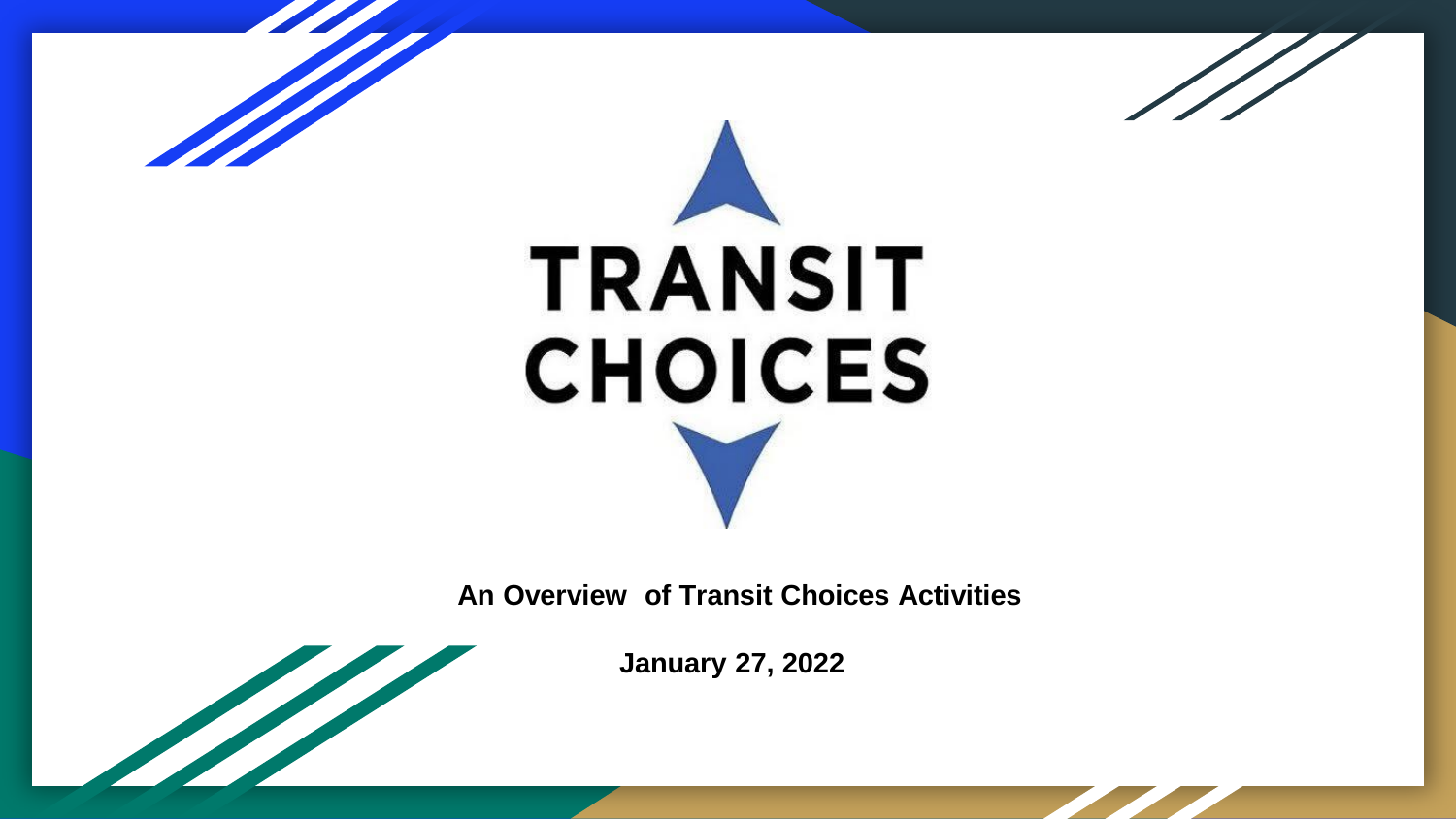

#### **Transit Choices serves on the following committees**

#### • Baltimore City DOT Transit Advisory Committee

Baltimore City DOT is working on a Transit Development Plan for the Charm City Circulator and Harbor Connector services which will outline possible service changes over the next 5 years. Being on this committee provides us with the opportunity to input on route changes, sustainability, and the integration of these systems with other transit modes such as MTA buses, scooters, and bikeshare. A final report will be issued in spring 2022.

#### • MDOT MTA Regional Transit Plan (RTP) Implementation Team

The Regional Transit Plan is a 25-year plan for improving public transportation in Central Maryland. Being on this committee gives Transit Choices the chance to input on what transit projects get prioritized.

#### • Transform MD Transportation Coalition

A coalition of diverse stakeholders who believe that a stronger equitable, safe and effective transportation system is necessary to strengthen our communities and our regional economy. This Coalition successfully lobbied for passage of the MD Transit Safety & Investment Act and for the overriding of Governor Hogan's veto. The coalition is working now to establish its next campaigns.

#### **Electrification Workgroup**

A diverse workgroup advocating for the Electrification of our vehicles - passenger cars, transit and school buses, and trucks. It is a critical strategy to reduce climate and air pollution and must be accompanied by creating a strong public transit system and encouraging smart growth.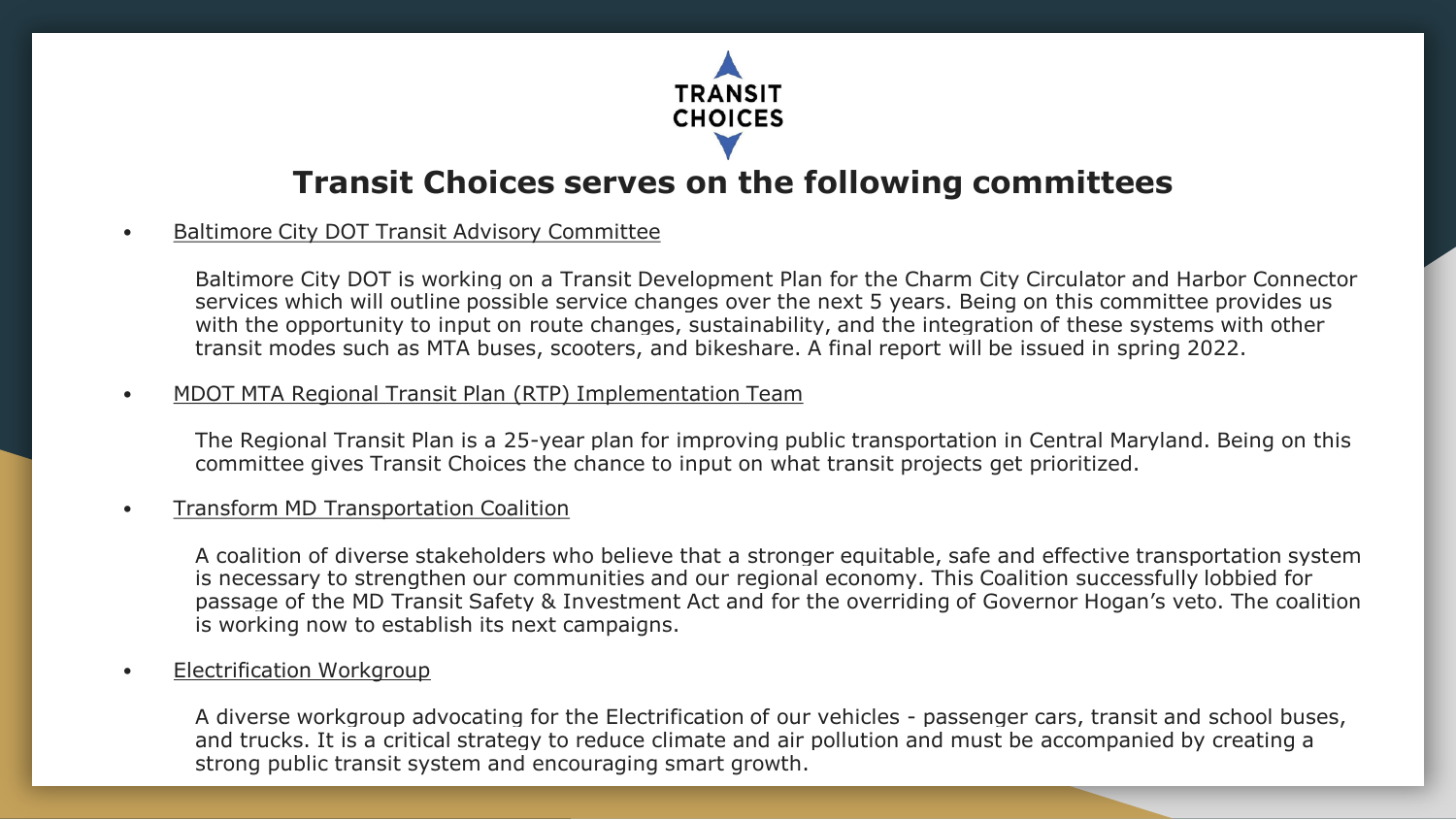

## **Transit Choices Monthly Meetings**

• The goal of our monthly meetings is twofold:

**1)** To give key leadership in the public transit arena an opportunity to speak on specific issues they are working on.

**2)** To give the public an opportunity to ask questions and provide feedback to these leaders. No other organization does this and we feel that we provide a real value.

∙ Greg Slater, Former MDOT Secretary - **"Impact of the Infrastructure Investment and Jobs Act on Maryland's Transportation System"**

∙ Steve Sharkey, BCDOT Administrator - "**Baltimore 2021 and Beyond"**

∙ Holly Arnold, MDOT MTA Administrator - "**MDOT MTA 2021: Opportunities and Initiatives in the Year Ahead"**

∙ Don Halligan, Baltimore Metropolitan Council Senior Transportation Planner - **"Baltimore Regional Transportation Board** - **Baltimore Regional Transit Governance and Funding Study"**

∙ Samuel Jordan, President Baltimore Transit Equity Coalition, Wes Guckert, President & CEO The Traffic Group, Inc., Al Barry, Owner AB Associates - **"The Future of the Red Line"**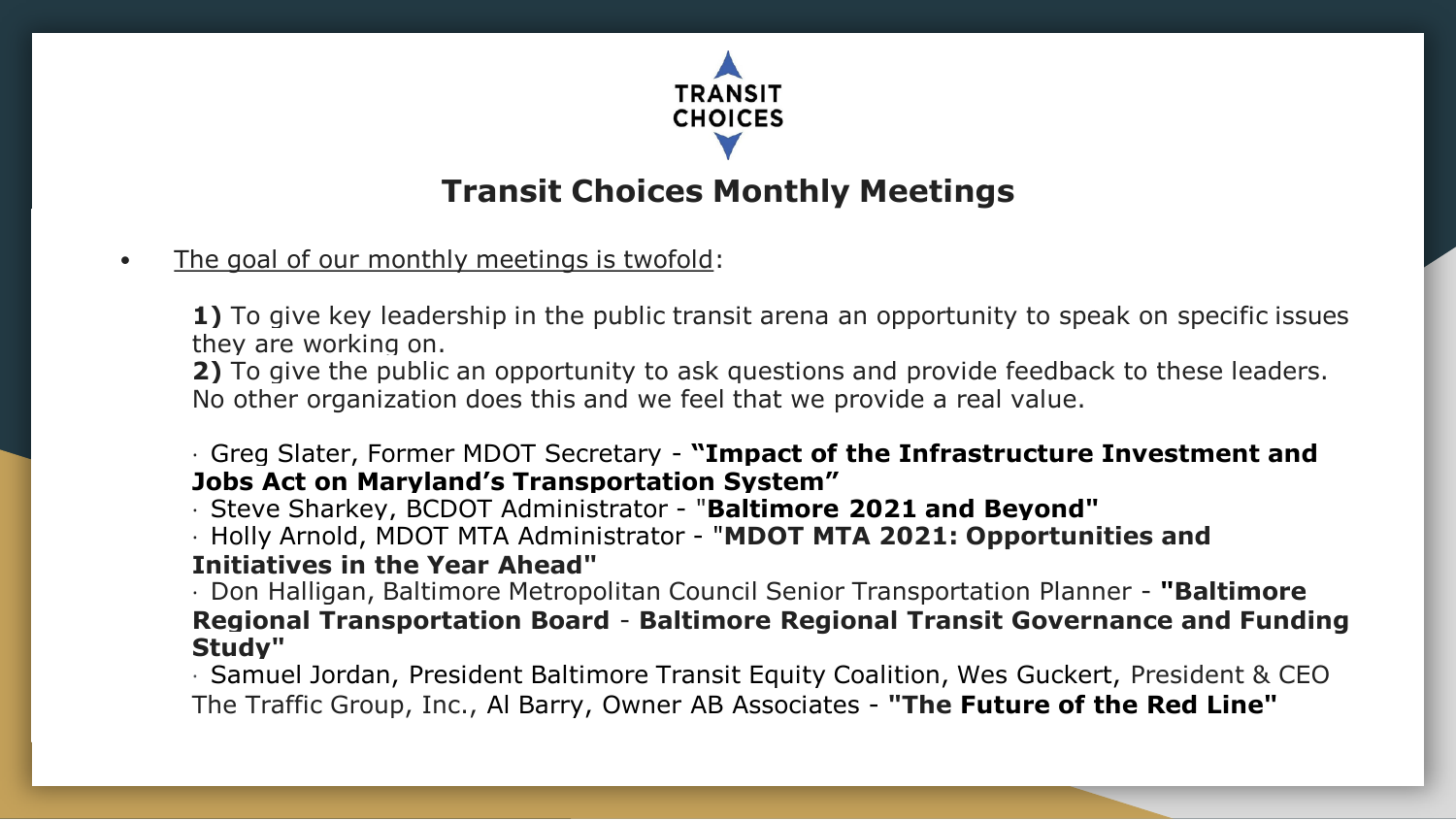

## **Upcoming Meetings with Transportation Leadership**

- **•** Director Steve Sharkey Baltimore City DOT
- Secretary James Ports Greg Slater's replacement as head of MDOT
- Administrator Holly Arnold Maryland Transit Authority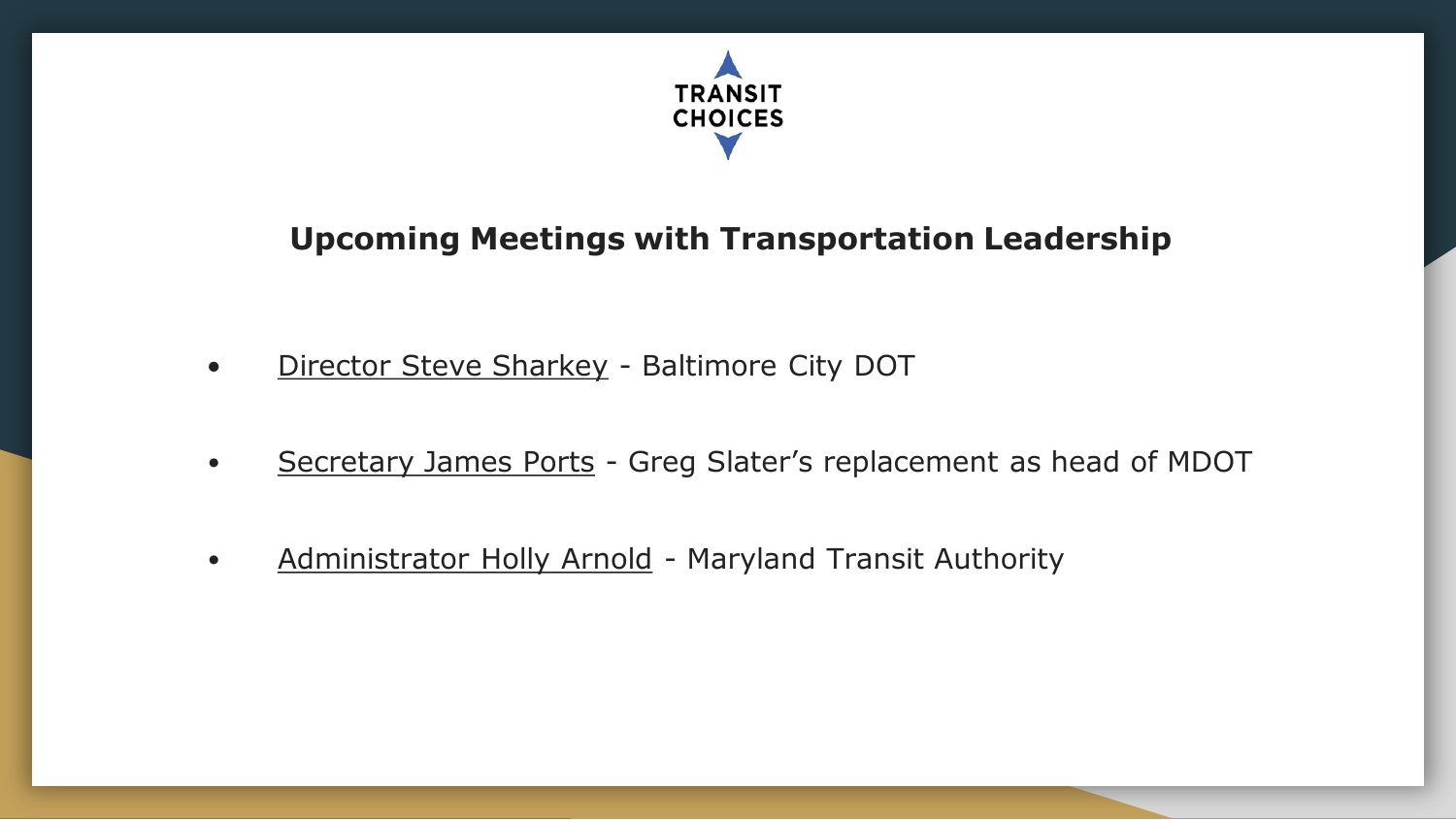

## **Our Advocacy and Support**

• MTA Senate Bill 208

Increasing the penalties for intentionally causing physical injury to certain individuals providing public transit services; and generally relating to penalties for assault.

• 2021 Rebuilding American Infrastructure with Sustainability and Equity (RAISE) Grant Program

The proposed East - West Priority Corridor Project will cohesively improve transportation and economic opportunities for the Baltimore region by improving public transit connections between East and West Baltimore, connecting both residential communities and regional job centers.

• Accessibility Improvements

Proposed improvements to pave the way to improving safety, multi-modal connectivity, and access to economic opportunities for residents in Southwest Baltimore, a community that continues to experience long-term economic distress and a history of under-investment in accessible mobility infrastructure.

• Accelerating Zero-Emissions Toward a Cleaner Future

The purpose of the project is to expand MDOT MTA's zero-emission bus fleet and charging infrastructure.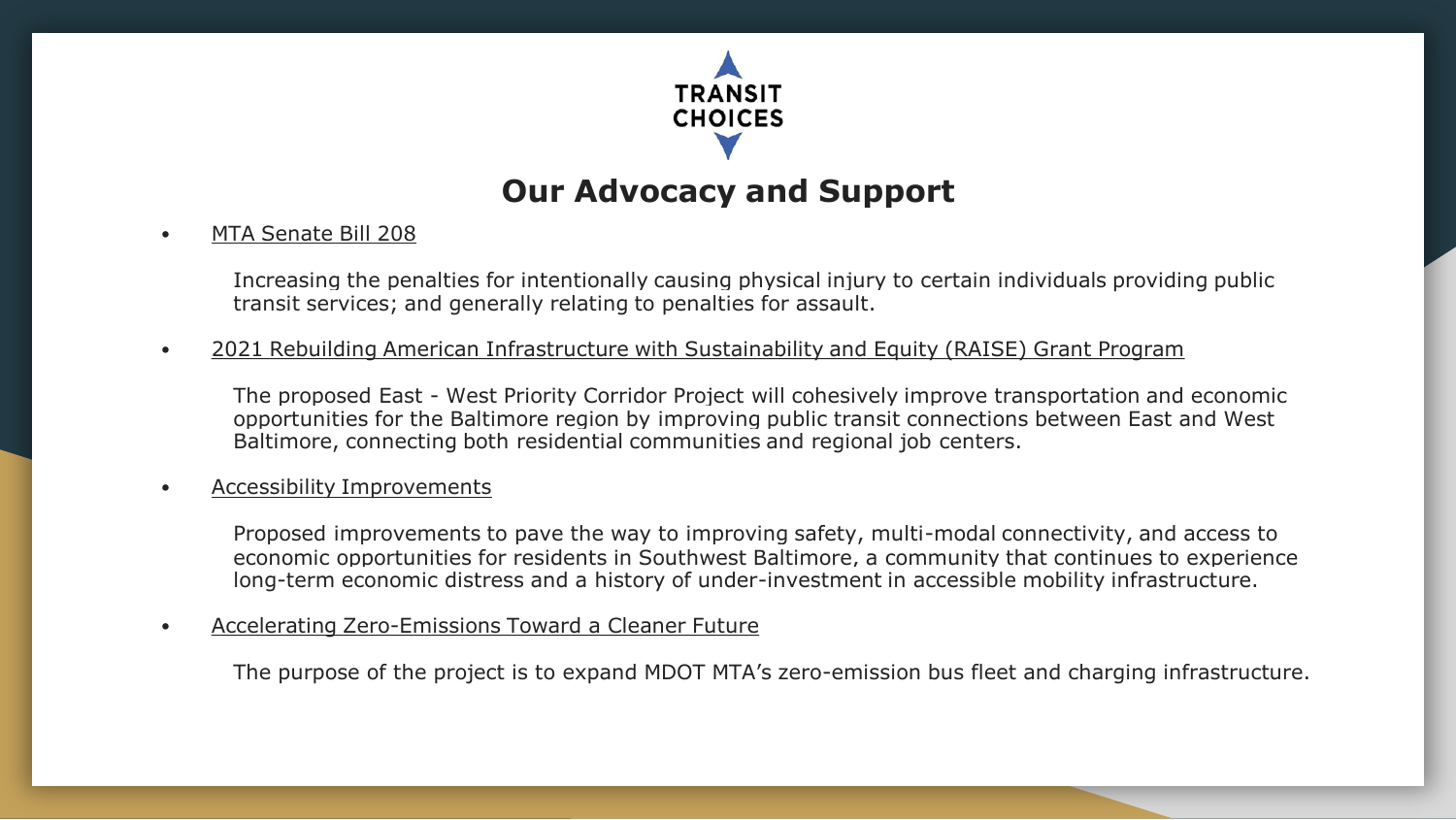

## **Potential 2022 Campaign:**

# **"All the Buses All the Time"**

Transit Choices will address the issue of the lack of bus operators so that we can have a reliable bus system.